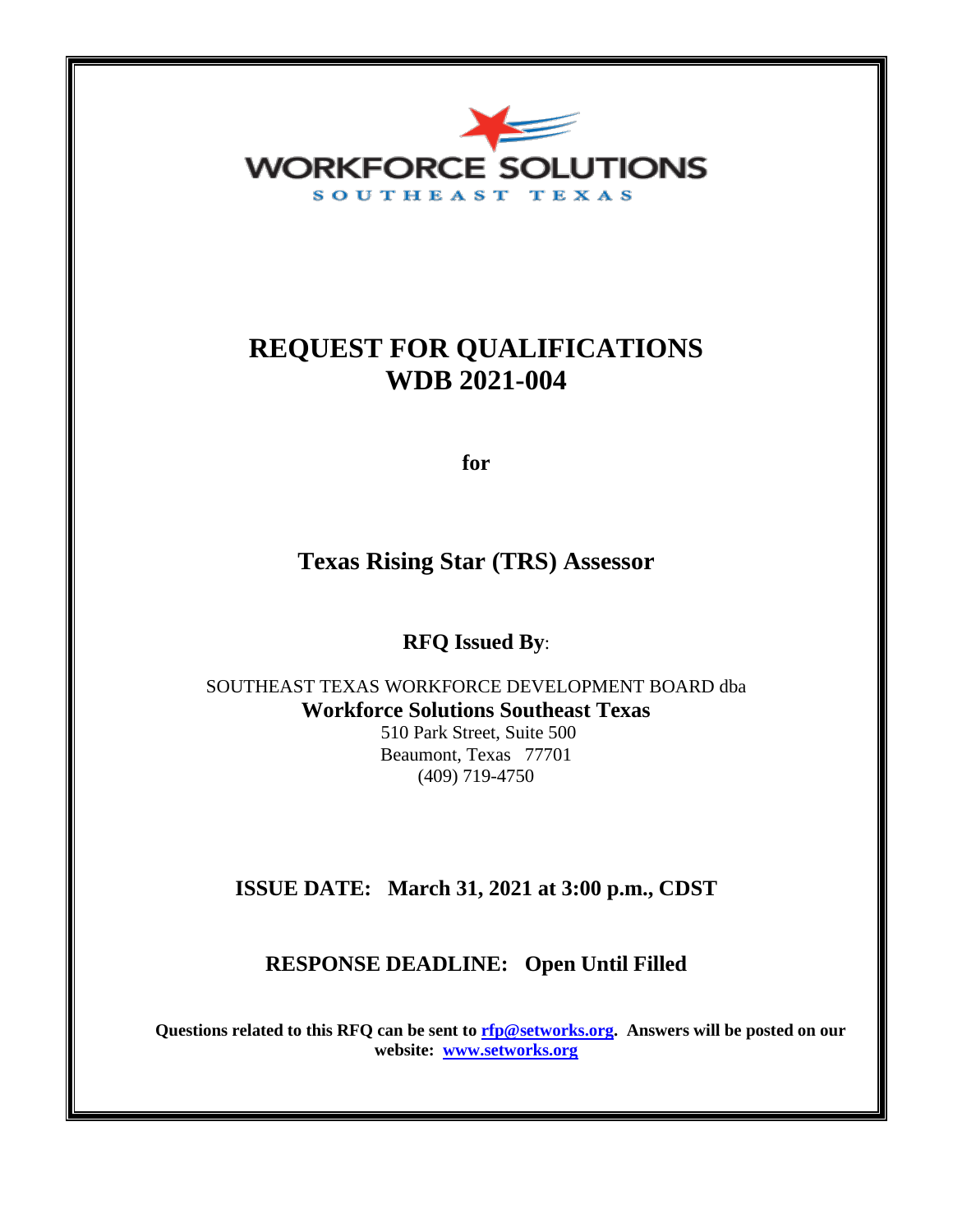#### General Information

Mary Hammon is the Executive Director of Workforce Solutions Southeast Texas (BOARD). The Southeast Texas Board was formed in accordance with Texas House Bill 1863 on September 11, 1996. The volunteer body is appointed by the Mayor of the City of Beaumont and the County Judges of Jefferson, Orange and Hardin Counties in accordance with SB 642 and HB 1863. All appointments are subject to the approval of the governor. The BOARD is composed of representative of business and industry, organized labor, community-based organizations, economic development agencies, educational agencies, the State Employment Service, Texas Department of Human Services, Texas Rehabilitation Commission and public interest groups. Representatives of the private sector constitute a majority of the Board membership. The BOARD serves as grant recipient and administrative entity for the funds received.

The BOARD is an incorporated, not-for-profit entity that is also classified as a quasi-governmental entity. The level of funding received by the BOARD from the Texas Workforce Commission in fiscal year 2021 will be approximately \$27 million. The functional responsibility of the BOARD is to provide policy guidance for and to exercise oversight with respect to the listed activities, as well as other workforce development activities in the three-county area. The BOARD conducts primary program operation through three Workforce Centers located in Beaumont, Port Arthur, and Orange.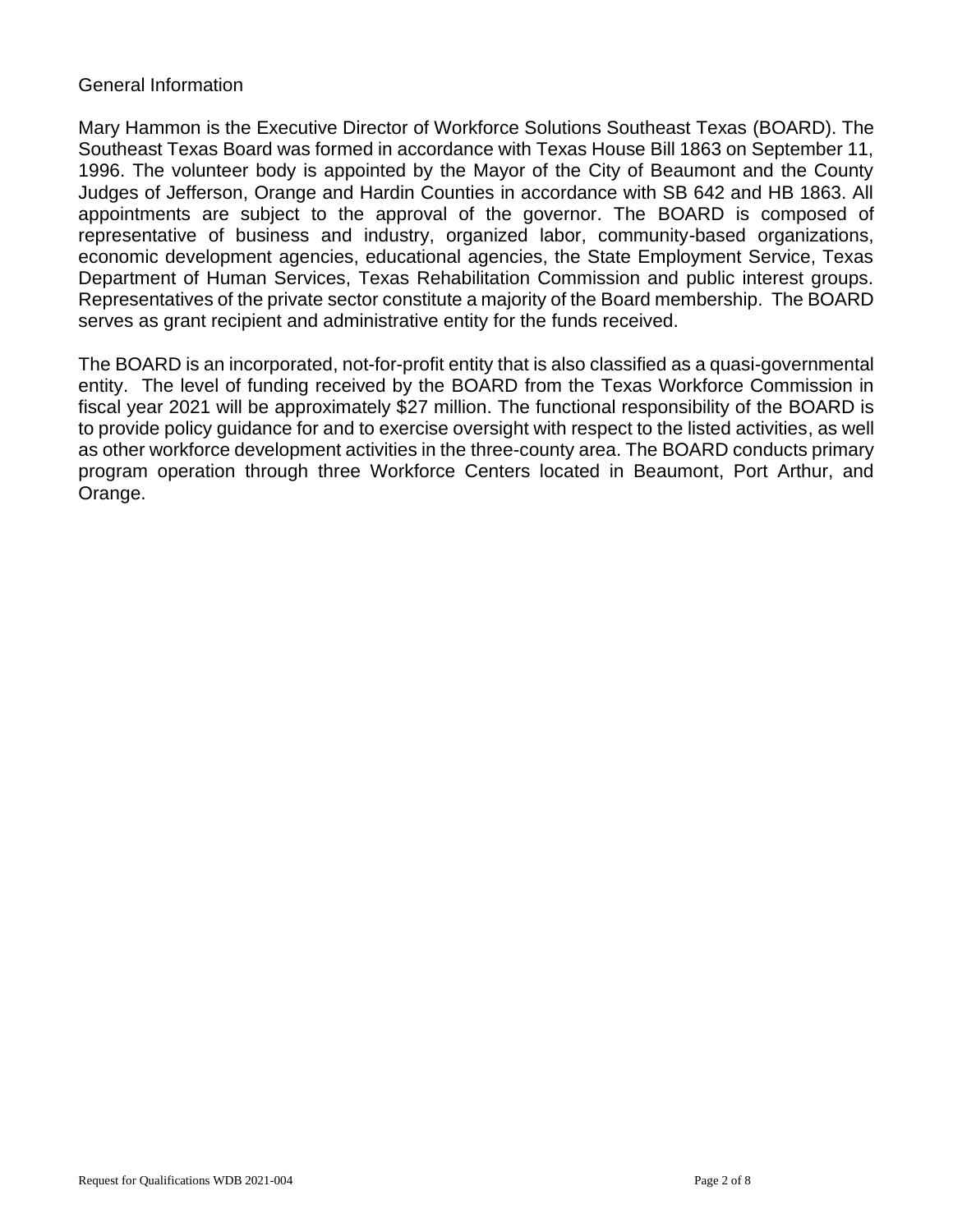### **SERVICES SOLICITED IN THIS RFQ**

This Request for Qualifications (RFQ) provides a uniform method for the procurement of these services. It contains the necessary background, requirements, instructions, and information corresponding to this RFQ. Services solicited in this RFQ for Texas Rising Star Assessor (TRS) Services are to ensure that current TRS providers have met State requirements to remain at the current TRS level or to attain a higher level of TRS certification, and that non TRS providers have met State requirements to attain a TRS certification in Southeast Texas. The Texas Rising Star Assessor will be responsible for performing effective assessments for the current Texas Rising Star providers and potential providers interested in the Texas Rising Star program within all 16 counties. The Assessor will be responsible for coordinating and implementing TRS assessment related activities, including:

- Conducting scheduled and un-announced TRS provider assessments (or recertifications) within the required timeframe(s)
- Conducting observations in support of completing a TRS provider assessment process provided in Texas Rising Star Child Care Provider Certification Guidelines https://texasrisingstar.org/about-trs/trs-guidelines/
- Submitting written detailed reports summarizing findings and justification for assessment scores; and
- Coordinating TRS schedules and maintaining contact with each Board's contact person regarding workload and required expectations of the Assessor.

Eligible respondents may include a qualified individual, organization and/or an entity. Proposed organizations and/or entities must identify each individual and their qualifications. All respondents must meet the following qualifications presented for Texas Rising Star (TRS) Assessor:

#### **Minimum Education**

- Bachelor's degree from an accredited four-year college or university in early childhood education, child development, special education, child psychology, educational psychology, elementary education, or family consumer science
- Bachelor's degree from an accredited four-year college or university with at least 18 credit hours in early childhood education, child development, special education, child psychology, educational psychology, elementary education, or family consumer science with at least 12 credit hours in child development; or
- Associate degree in early childhood education, child development, special education, child psychology, educational psychology, elementary education, or family consumer science with two years of experience as a director in an early childhood program, with preference given for required experience with a provider that is accredited or TRS certified

#### **Minimum Work Experience**

One year of full-time early childhood classroom experience in a child care, Early Head Start, Head Start, or prekindergarten through third grade school program.

#### **Demonstrated Knowledge**

- Best practices in early childhood education
- Understanding of early childhood evaluations, observations, and assessments for both teachers and children
- ITERS, ECERS-R, FCERS, TBRS, CLASS, or other assessment tools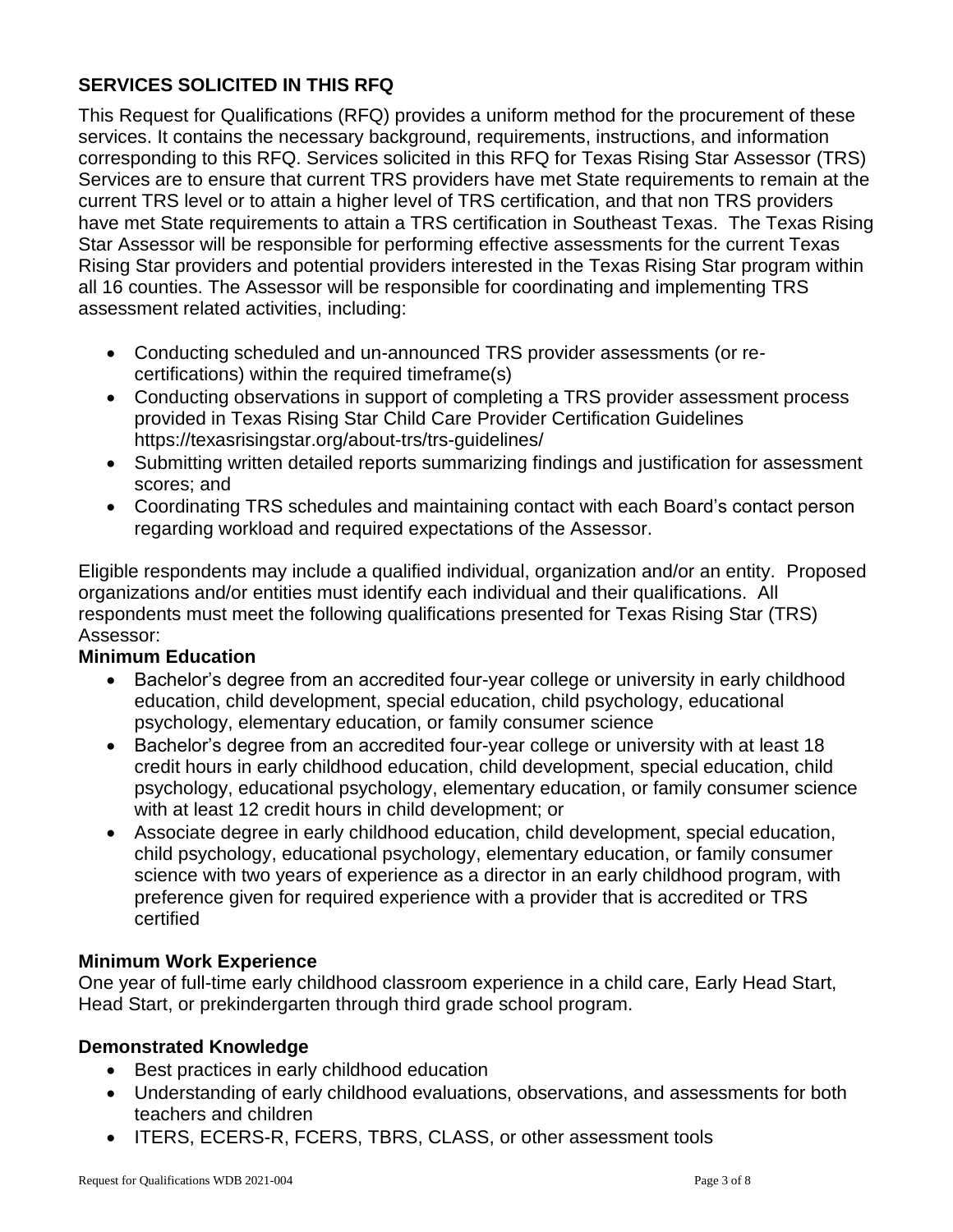#### **Other Preferred Knowledge**

- Understanding of TRS Certification Guidelines and the minimum standards of Texas child care licensing
- Bilingual (English and Spanish speaker)
- Ability to relate to individuals from culturally diverse backgrounds
- Microsoft Word and Excel, Internet, and comfortable using e-mail and entering data on a PC tablet
- Detail oriented with strong oral and written communication skills
- Basic administrative skills, including recordkeeping and use of a computer for data management and professional communication

**Required Continuing Education and Professional Development, and Background Check**  Participation in required annual professional development and continuing education consistent with TRS training requirements for a center director must be obtained on an annual basis. Additionally, the respondents must meet the background check consistent with 40 TAC 745.

Per TWC Child Care Rule [§809.134 \(g\)T](https://texreg.sos.state.tx.us/public/readtac$ext.TacPage?sl=R&app=9&p_dir=&p_rloc=&p_tloc=&p_ploc=&pg=1&p_tac=&ti=40&pt=20&ch=809&rl=134)exas Rising Star assessors are required to take the Texas Rising Star standards training and to attain the TRS Assessor Certification. The certification will need to be supported with quarterly reliability checks, so that assessors may regularly reflect on their own practice and to ensure inter-rater reliability across the state.

#### Objectives for **Texas Rising Star Certification** are:

- To improve the quality of child care offered by providing high quality child care options;
- To ensure that children are offered care that promotes their social, emotional, physical and intellectual development; and
- To promote early physical, emotional, social and intellectual development of children who are the state's future workforce.

#### **Assessor Duties**

Vendors evaluated and determined to be qualified per the guidance stated within this RFQ will be contracted based on Board's needs for service to perform the following duties:

- Contact the provider within 20 calendar days of receipt of a completed application package to schedule an on-site Initial Certification Assessment.
- Assess all classrooms using the Facility and Age-Appropriate Classroom Assessment Record Forms. The scores will be calculated to determine the overall star level designation. (Scores are not calculated on-site; TRS assessors enter assessment ratings into the online TRS Assessment tool, which generates the final score.)
- Create record in Children's Learning Institute (CLI) Engage system for assessment of all TRS providers.
- • Invite TRS providers, teachers, and classrooms to utilize CLI for training and technical assistance.

The complete Texas Rising Star Provider Certification Guidelines are available at: *<https://texasrisingstar.org/about-trs/trs-guidelines/>*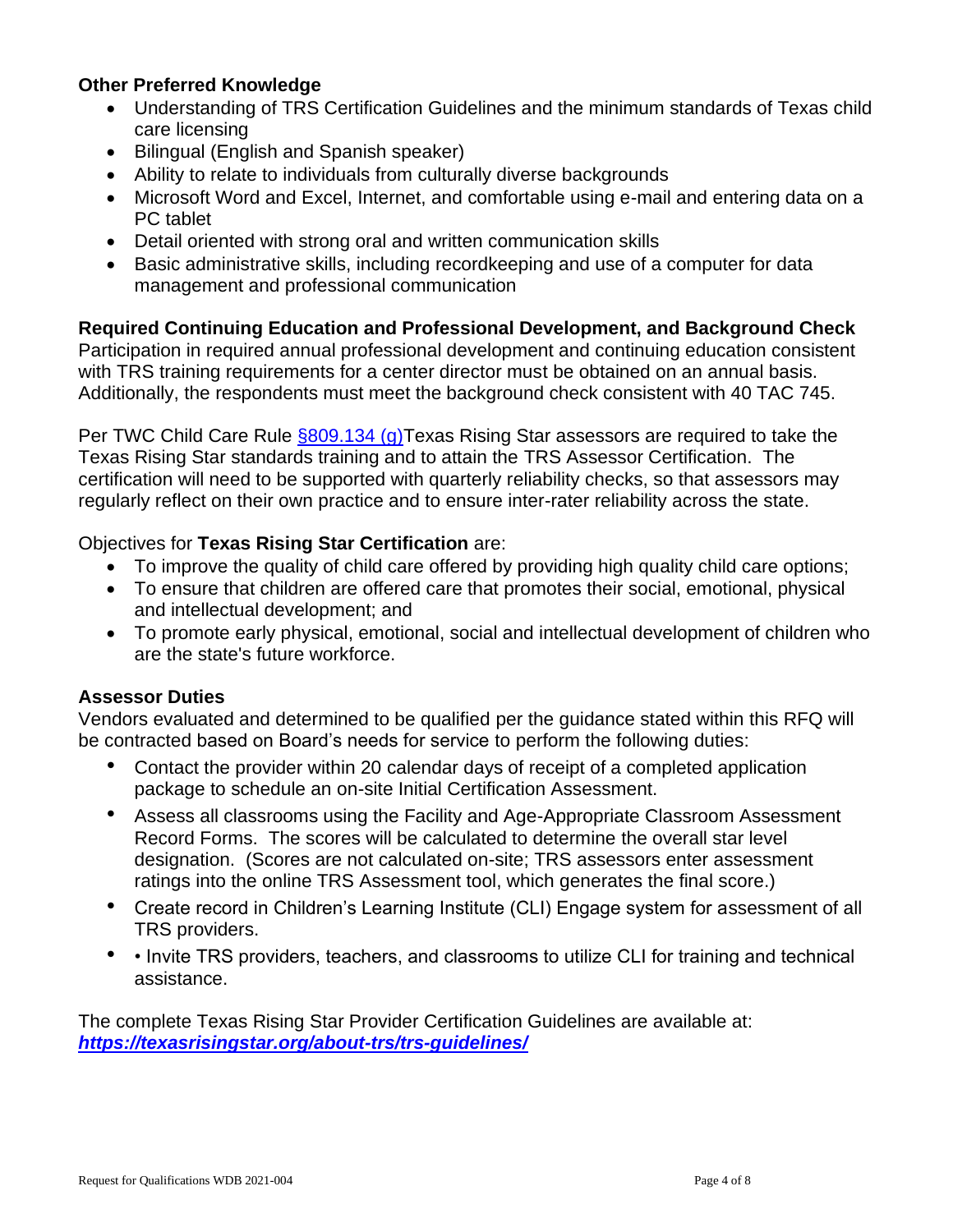#### **The payment structure for the Texas Rising Star Assessor Services will be as follows**:

| <b>Facility Capacity</b> | Initial    | Re-certifications | <b>Annual Visit</b> | <b>Quarterly CCL</b>       |
|--------------------------|------------|-------------------|---------------------|----------------------------|
|                          | Assessment |                   |                     | licensing                  |
|                          |            |                   |                     | screenings                 |
| 1-60 Children            | \$1,100    | \$1,100           | \$550               | \$20/hr.                   |
| 61-120 Children          | \$1,900    | \$1,900           | \$900               | \$20/hr.                   |
| 121 or more Children     | \$2,300    | \$2,300           | \$1,150             | \$20/hr.                   |
|                          |            |                   |                     | Est $\frac{1}{2}$ hr. each |

Deliverables may be revised at any time to reflect program modifications.

- **A. RFQ Availability:** Request for Qualifications, WDB 2021-004 will be available on our website: www.setworks.org beginning March 31, 2021, at 3pm CST. Copies can also be obtained via email request to [rfp@setworks.org](mailto:rfp@setworks.org) or at the Board office at 510 Park Street, Suite 500, Beaumont, TX 77701.
- **B. Submission of Qualifications:** All of the attachments must be completed and submitted with requested supporting documentation, in order to be considered responsive to this solicitation.
- **C. Submission Deadline**: **Open Until Filled.**

**Submit Proposals by e-mail to: [rfp@setworks.org](mailto:rfp@setworks.org)**

Confirm receipt by phone at (409) 719-4750.

#### **D. Proposal Evaluation**

- 1. All responsive proposals submitted by the deadline will be evaluated by the following criteria:
	- a. Qualifications / Credentials
	- b. Demonstrated Performance
- 2. Proposals will be reviewed by a review committee. Notifications to bidders will be sent via email within 15 days of receipt of proposals.
- **E. Contract Terms Deliverable Successful Bidder:** A contract resulting from this procurement will based on fixed amounts, dependent upon the need for services, funds received from TWC and successful performance. It will be the responsibility of the successful bidder to maintain their certification that relates to this proposal.
- **G. Proposer Appeal Process:** Proposers who believe that they have been treated unfairly in the proposal review process or that there is a violation of federal law or regulation may file a protest. *All* offerors will receive notification of the final decision within fifteen (15) working days of final decision. Letters of inquiry must be submitted and arrive in the office of BOARD within fifteen (15) days of the date of the notice of rejection. Letters must be specific as to the inquiry. Inquiries not submitted in writing, not specific in nature, or which arrive late may not be considered. Letters must be addressed as follows: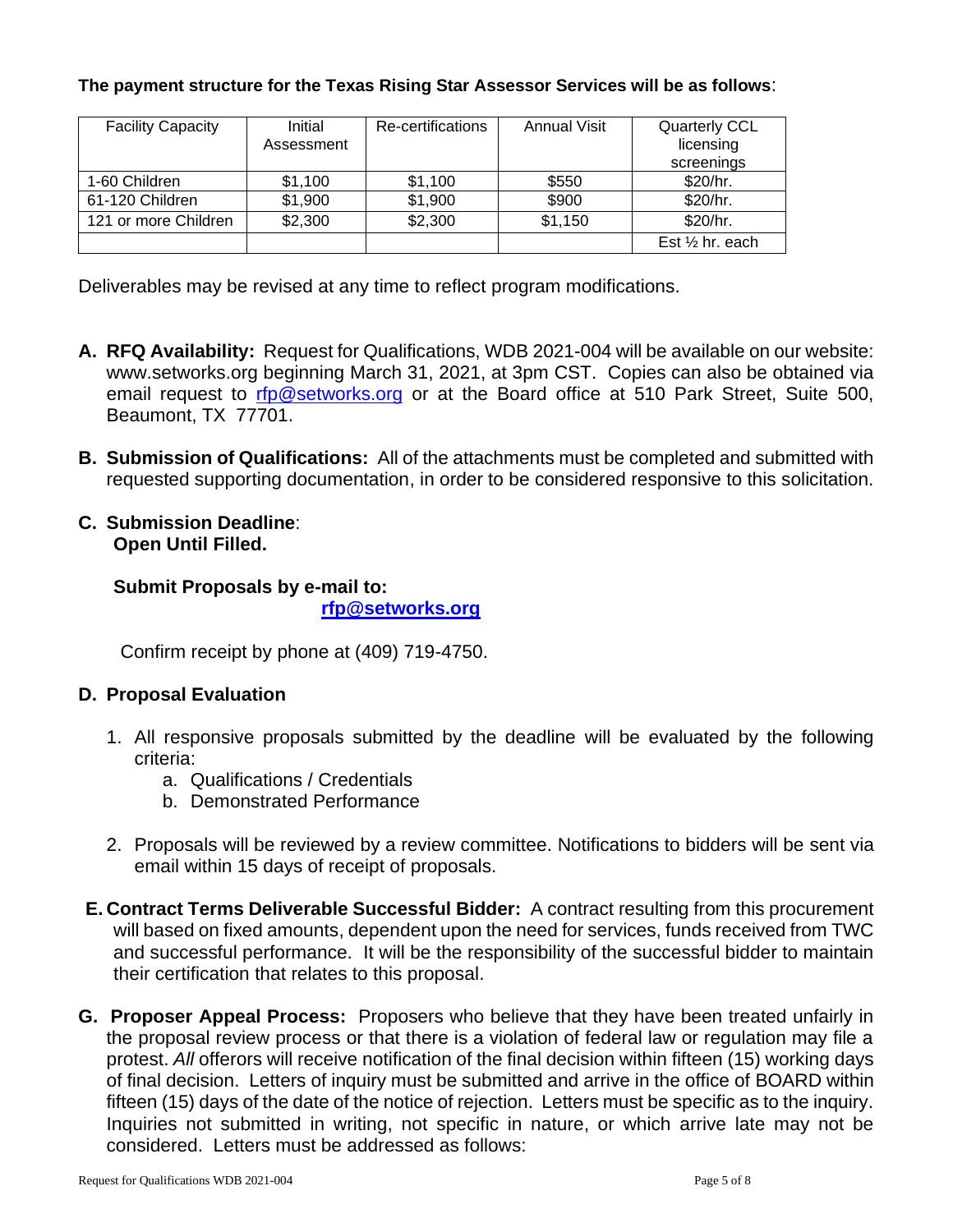#### Workforce Solutions Southeast Texas P. O. Box 3607 Beaumont, TX 77704

Upon receipt of letter, the Executive Director or their designee will contact the proposer to arrange for an appeals conference. The BOARD will form an Appeals Committee and attend the Appeals Conference. At the conclusion of the conference, the Committee will determine if there is sufficient reason to have the BOARD Committee reconsider the decision in question.

#### **H. Proposal Limitations**

- The only purpose of this RFQ is to ensure uniform information in the solicitation of proposals and procurement of services. This RFQ is not to be construed as a purchase agreement or contract or as a commitment of any kind; nor does it commit the BOARD to pay for costs incurred prior to the execution of a formal contract unless such costs are specifically authorized in writing by BOARD.
- The BOARD reserves the right to accept or reject any or all proposals received, to cancel or reissue this RFQ in part or its entirety.
- The BOARD reserves the right to award a contract for any item/services solicited via this RFQ in any quantity BOARD determines is in its best interest.
- The BOARD reserves the right to correct any error(s) and/or make changes to this solicitation as it deems necessary. BOARD will provide notifications of such changes to all Proposers recorded in the BOARD official record (Distribution Log & Receipts Record) as having received or requested an RFQ.
- The BOARD reserves the right to negotiate the final terms of any and all contracts or agreements with Proposers selected and any such terms negotiated as a result of this RFQ may be renegotiated and /or amended in order to successfully meet the needs of the Workforce Development Area.
- The BOARD reserves the right to contact any individual, agency, employer, or grantees listed in a proposal, to contact others who may have experience and/or knowledge of the Proposer's relevant performance and/or qualifications; and to request additional information from any and all Proposers.
- The BOARD also reserves the right to conduct a review of records, systems, procedures, including credit and criminal background checks, etc. of any entity selected for funding. This may occur either before or after the award of a contract or agreement. Misrepresentation of the Proposer's ability to perform as stated in the proposal may result in cancellation of any contract or agreement awarded.
- The BOARD reserves the right to withdraw or reduce the amount of an award or to cancel any contract or agreement resulting from this procurement if adequate funding is not received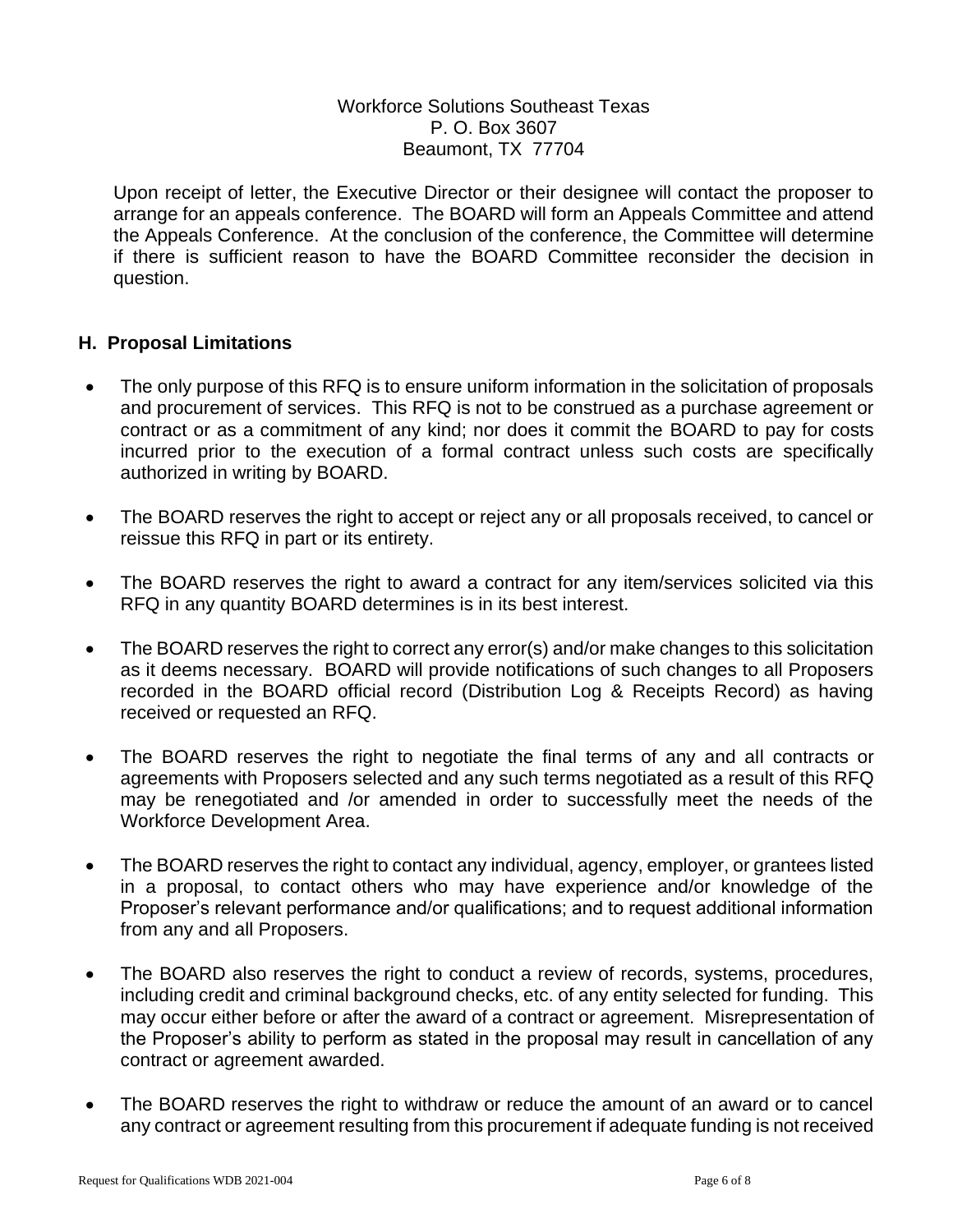from the Texas Workforce Commission or other funding sources or due to legislative changes.

- Proposers shall not under penalty of law, offer or provide any gratuities, favors, or anything of monetary value to any officer, member, employee, or agent of the BOARD of South East Texas for the purpose of having an influencing effect toward their own proposal or any other proposal submitted hereunder.
- No employee, officer, or agent of the BOARD shall participate in the selection, award or administration of a contract supported by Board funds if a conflict of interest, or potential conflict, would be involved.
- Proposer shall not engage in any activity which will restrict or eliminate competition. Violation of this provision may cause a proposal to be rejected. This does not preclude joint ventures or subcontracts.
- The contents of a successful proposal may become a contractual obligation if selected for award of a contract. Failure of the Proposer to accept this obligation may result in cancellation of the award. No plea of error or mistake shall be available to successful Proposer as a basis for release of proposed services at stated price/cost.